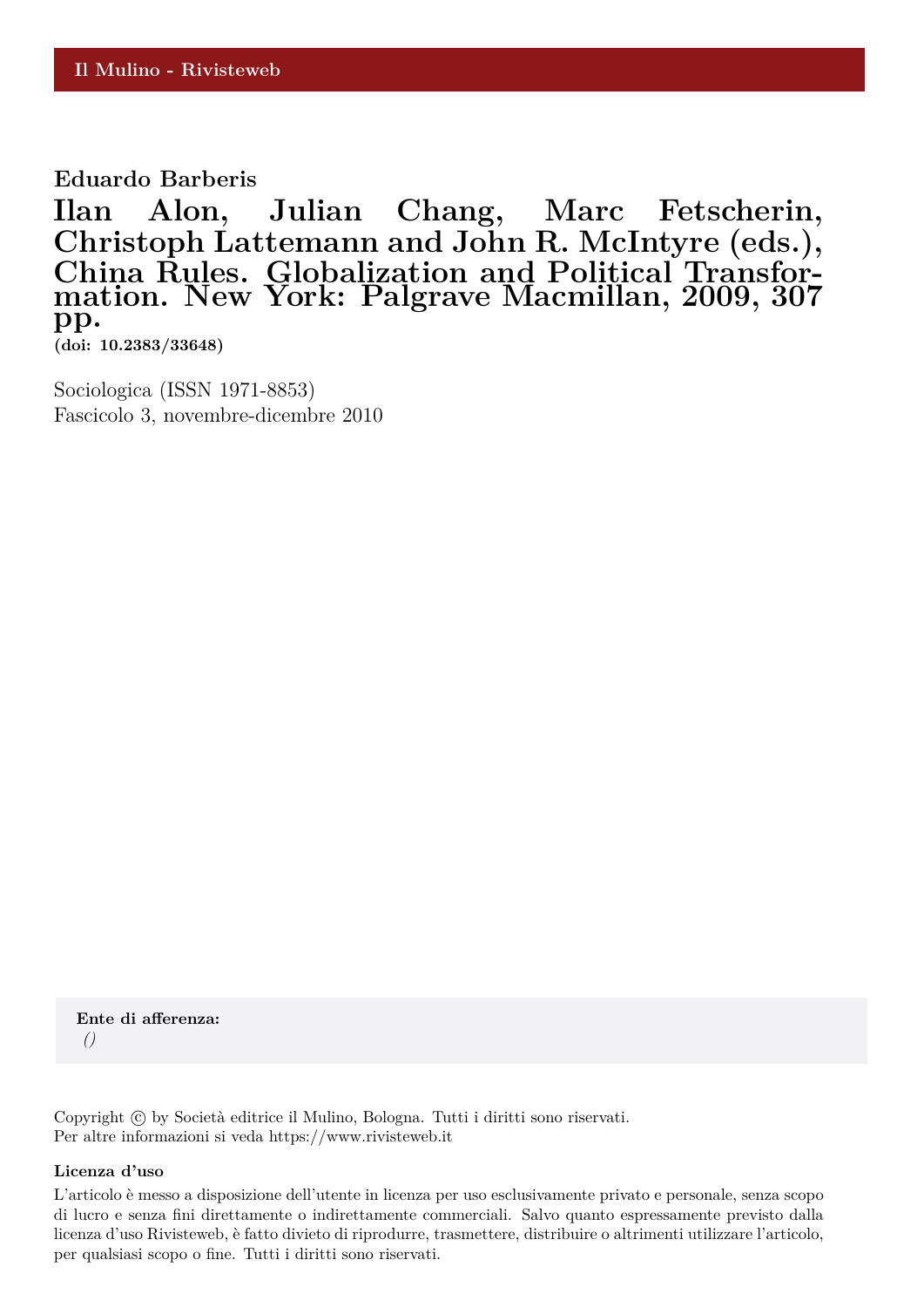## Book reviews

## **Ilan Alon, Julian Chang, Marc Fetscherin, Christoph Lattemann and John R. McIntyre (eds.), China Rules. Globalization and Political Transformation. New York: Palgrave Macmillan, 2009, 307 pp.**

doi: 10.2383/33648

*China rules* is an edited volume placed within a growing research stream on *zou chu qu* policy in China (variously translated as "go global," "go abroad," or "go out" policy). It results from an ongoing collaborative research program ("China goes global," [www.chinagoesglobal.com](http://www.chinagoesglobal.com/)) focussing on the increasing economic and political role of the Popular Republic in the world of today, the impact of Chinese globalization on Western countries, and the back-effect of this new role on social, economic and political condition on China itself. Many others pieces of literature deal with these issues, often from the point of view of political and economic hegemony (see for instance the popular *When China Rules the World* by the British columnist Martin Jacques); the specific contribution of this volume to such an articulated debate is the focus on the relationship between domestic institutional changes and the internationalization of Chinese economy.

The aim is filling up a knowledge gap on an increasingly important global actor, playing a role in world political and economic events – from Foreign Direct Investments to international cooperation in Africa, from market regulation to import/export trends, from migration diaspora to human rights mobilization – and at the same time changing itself in a dialectic way, and with many dilemmas concerning development fractures, risks and opportunities.

Even though *China rules* is basically interdisciplinary in scope, as typical of area studies, the points of view reported in the book are mainly in the field of international business, political economy and corporate governance studies. Thus, it would be unfair to put it down for the lack of a sociological eye, since this was not the area of interest covered by the authors. Preferably, we will focus on the contributions that can be fruitful also for political and economic sociologists.

Nevertheless, two questions can be raised: first, in a book dealing with institutional changes, it is anyway surprising that the pressure of internal social forces is so rarely mentioned – even considering just the structuring of an internal market, the characteristics of available human resources and the effects due to, say, the urbanization process, an issue that plays a role also for the strengthening of internationalizing firms; second, it was potentially interesting to have a contribution on the role (if any) of the Chinese diaspora on the recent globalization trends of the Popular Republic.

Moving on to the structure of the book, *China rules* is articulated into three sections. Part I is dedicated to "Political economy and governance," setting the macro-level stage of political and institutional transformations in China having an effect on the internationalization of Chinese firms. In this part, the introductory contribution by Francis Schortgen is one of the most interesting: it discusses some misconceptions about China's political economy space. An often-heard argument in the public debate concerns the balance between political conservatorism and economic dynamism in China. Shortgen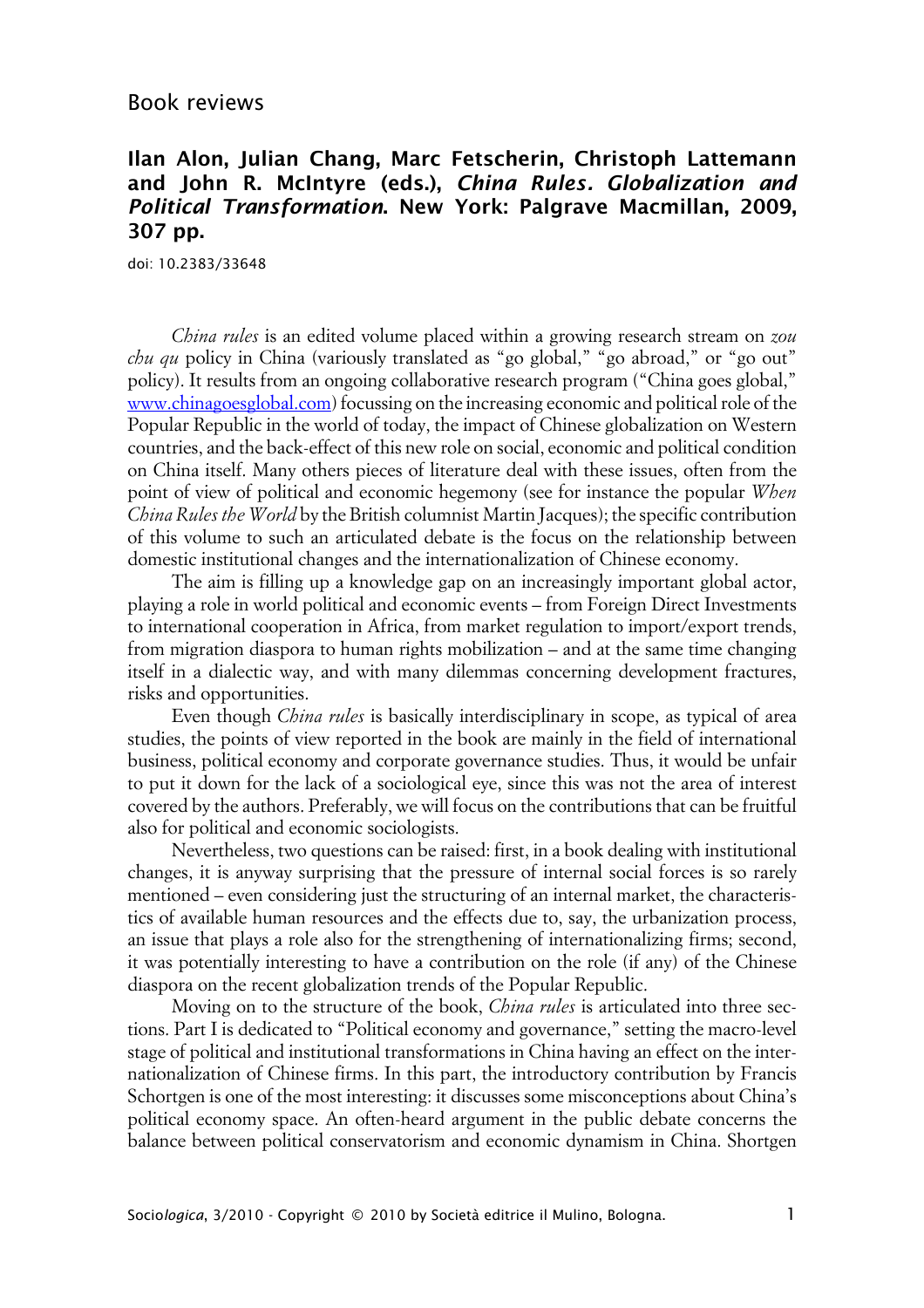## *Barberis*

tries to overcome ideological assumptions and stereotypes on this issue, providing an accurate account of institutional evolution in China. Actually, some myths do affect the interpretation of socio-economic facts, and also the behavior of political and economic actors: the myth of a strong central state, neglecting relevant decentralization trends and localism – and its effects also on the governance of State-owned enterprises, that can be very layered; the framing of China economic action in a counter-hegemonic and ideological discourse bases often an undervaluation of business leaders and companies' behaviors.

Other chapters in this section discuss the effect of the institutional environment on the internationalization of Chinese firms (Ge and Ding), showing a highly dynamic interaction between firms and government; a comparison between traditional global competitive capabilities and China's specific ones (Williamson and Yin), maintaining that Chinese companies are not just "catching-up," since the changes in the global markets make room for new capabilities, and Chinese firms can benefit from their cost innovation capability (offer customers more for less), combinative and dynamic capabilities (delivering variety and customization at low costs, and the ability to deal with uncertainty), the ability to build relationship-based networks (unfortunately, social costs and sustainability of competitive strategies in this race for future success are not discussed); the privatization of Chinese oil and petrochemical sector (Roche) as an interesting case of governance evolution in the making.

Part II is devoted to "International trade and investment patterns," with chapters on the levels, changes and characteristics of direct investments from/to China – with special reference to Africa and Europe. Voss, Buckley and Cross set the stage by analyzing three decades of outward and inward FDI in China, as affected by institutional changes, by the role of political and administrative actors, showing a fast transformation in just three decades, with a trial-and-error implementation of new strategies having unequal outcomes at local level. In chapter 6, Wei narrows down the research field focussing on EU-PRC trade, demonstrating an increasing integration in many sectors, well portrayed by the sharp growth of intra-industry trade. In the following chapter, Curran analyzes this relation with an eye on textile and shoe markets, finding a remarkable incoherence of EU policy towards China, between protectionist closure and liberal opening. In the last contribution of this section, Shoham and Rosenboim analyze another important development of China's internationalization strategy, which is attracting more and more attention in the last years, i.e. the investments in Africa to secure natural resources.

The third and last part of the volume is about "Industry cases," with three chapters on enterprise empirical cases of the above-mentioned trends: Chinese companies in the global hunt for natural resources (showing that the attempt to change China's position in the global market and the rise of an internal market create new needs, at the moment dealt with many failures); regulation of standards in telecommunications and the role played by Chinese government and firms; the determinants of export success for Chinese firms in the automotives and electronics sectors (maintaining that in developing countries liberalization is necessary, but not sufficient condition for export success, if not coupled with coordinated supply-side policy factors related to technological capabilities and infrastructures).